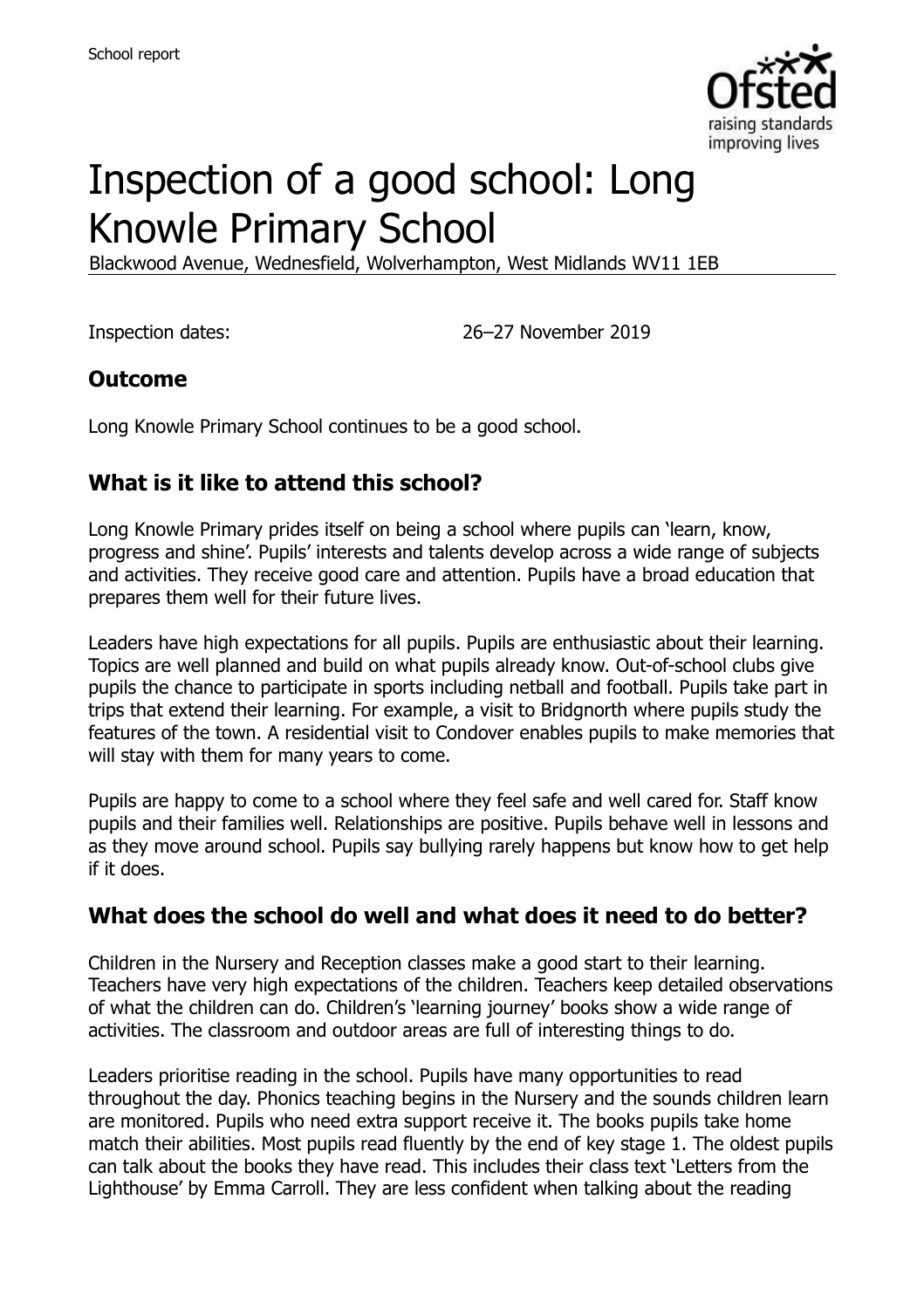

skills they learn in their English lessons and need further practice of reading longer texts in order to increase their reading stamina.

Teachers plan learning activities that build well on pupils' previous learning in all subjects. In history, themes such as childhood and settlements allow pupils to compare life in different periods of time. In science, links are made to previous topics the pupils have studied such as materials. Pupils have opportunities to investigate and make sense of the world by asking questions and testing them. In reading, writing and mathematics assessment helps to plan pupils' next steps. Assessment practices in other subjects are not yet fully in place.

Pupils were able to talk about the many differences that exist between people, from the way they look to what they believe. Pupils say it is 'good to be different'. They talked about a book read to them in assembly, 'The Day the Crayons Quit' which showed how the colourful crayons were all unique and special.

Pupils behave well and have positive attitudes to learning. They are keen to talk about their work. One lesson gave pupils the chance to think about whether they believe in the theory of evolution. Pupils say that 'lessons make your mind work'.

Teachers are clear about which pupils need extra support. Resources help to meet the needs of disadvantaged pupils and pupils with special educational needs and/or disabilities.

The school is well led and managed. Subject leaders continue to develop the work they have started so that all pupils achieve well in every subject. Staff enjoy working at the school and agree that leaders ensure their workload is manageable. Parents say good things about the school. They say the headteacher is readily available and they get the information they need.

#### **Safeguarding**

The arrangements for safeguarding are effective.

Staff are vigilant in their care for pupils. They report their concerns in the right way and to the right people. Leaders carry out the correct employment checks on school staff. Staff and governors receive regular safeguarding training.

Many staff are first-aiders. The school site is secure, and access to visitors is controlled. Safety procedures such as fire drills and lock-downs are familiar to pupils. Medicines are stored in the correct places.

Pupils know how to keep themselves safe when using the internet, and when out in their local community.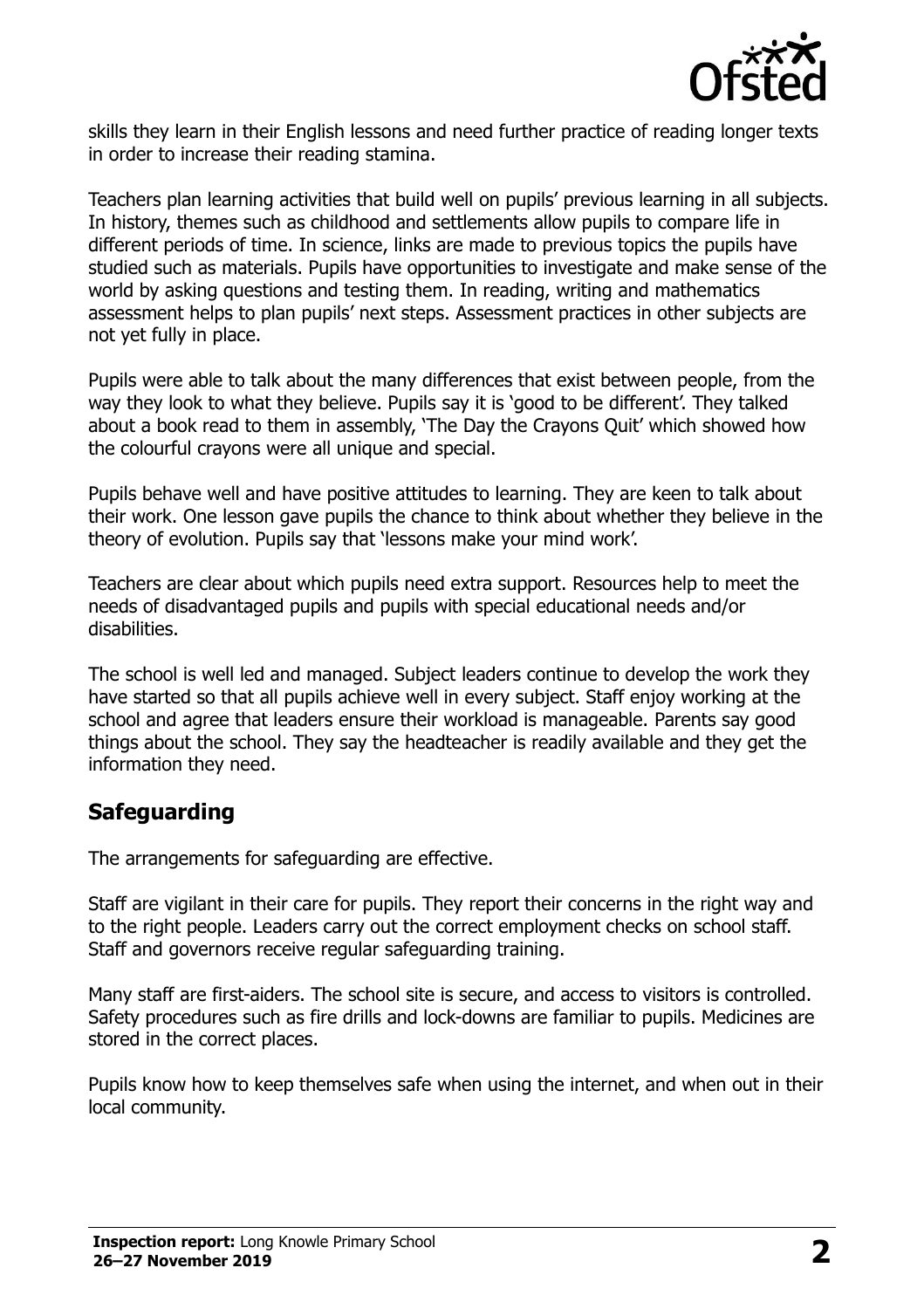

# **What does the school need to do to improve?**

# **(Information for the school and appropriate authority)**

- $\blacksquare$  The teaching of reading and phonics in the early years and key stage 1 is strong. Further up the school pupils' stamina when reading and their ability to answer higherorder questions about what they have read is not as strong. Teachers need to ensure that pupils are able to use a variety of reading skills in order to deepen their understanding of a range of texts.
- Assessment is effective in the core subjects. Formative and summative assessment of pupils in foundation subjects is not yet fully in place. Leaders need to implement a consistent approach to assessments across the foundation subjects so teachers can plan more effectively pupils' next steps in learning.

#### **Background**

When we have judged a school to be good, we will then normally go into the school about once every four years to confirm that the school remains good. This is called a section 8 inspection of a good school or non-exempt outstanding school. We do not give graded judgements on a section 8 inspection. However, if we find some evidence that the school could now be better than good or that standards may be declining, then the next inspection will be a section 5 inspection. Usually this is within one to two years of the date of the section 8 inspection. If we have serious concerns about safeguarding, behaviour or the quality of education, we will convert the section 8 inspection to a section 5 inspection immediately.

This is the first section 8 inspection since we judged the school to be good on 19–20 January 2016.

#### **How can I feed back my views?**

You can use [Ofsted Parent View](https://parentview.ofsted.gov.uk/) to give Ofsted your opinion on your child's school, or to find out what other parents and carers think. We use Ofsted Parent View information when deciding which schools to inspect, when to inspect them and as part of their inspection.

The Department for Education has further [guidance](http://www.gov.uk/complain-about-school) on how to complain about a school.

If you're not happy with the inspection or the report, you can [complain to Ofsted.](https://www.gov.uk/complain-ofsted-report)

#### **Further information**

You can search for [published performance information](http://www.compare-school-performance.service.gov.uk/) about the school.

In the report, '[disadvantaged pupils](http://www.gov.uk/guidance/pupil-premium-information-for-schools-and-alternative-provision-settings)' refers to those pupils who attract government pupil premium funding: pupils claiming free school meals at any point in the last six years and pupils in care or who left care through adoption or another formal route.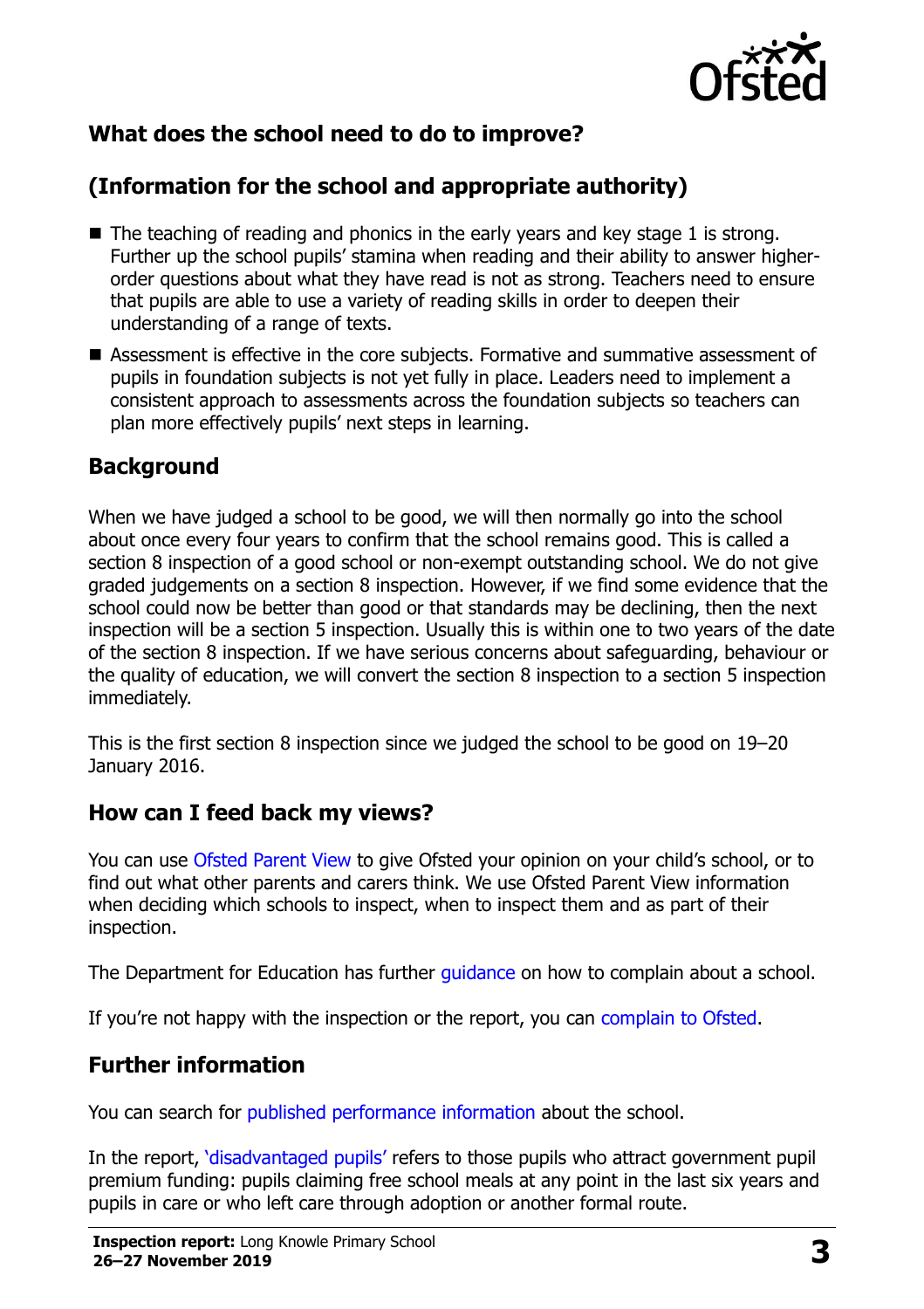

# **School details**

| Unique reference number             | 104320                              |
|-------------------------------------|-------------------------------------|
| <b>Local authority</b>              | Wolverhampton                       |
| <b>Inspection number</b>            | 10111766                            |
| <b>Type of school</b>               | Primary                             |
| <b>School category</b>              | Community                           |
| Age range of pupils                 | 3 to 11                             |
| <b>Gender of pupils</b>             | Mixed                               |
| Number of pupils on the school roll | 210 and 31 part-time in the Nursery |
| <b>Appropriate authority</b>        | The governing body                  |
| <b>Chair of governing body</b>      | <b>Andrew Corbett</b>               |
| <b>Headteacher</b>                  | Karen Elliot                        |
| Website                             | www.longknowleprimary.co.uk         |
| Date of previous inspection         | 19-20 January 2016                  |

# **Information about this school**

■ Children start school either in the part-time Nursery class or full time in the Reception class.

#### **Information about this inspection**

- I focused on the following subjects during the inspection: reading, science and history. I visited lessons, looked at pupils' work and examined teachers' plans. I talked with pupils and staff about the way these subjects are planned and taught. I also looked at work from other subjects and spoke with pupils, staff and parents about the school.
- I examined the external performance data about the school and looked at the school's website.
- Pupils; staff, including the business manager; leaders; parents and governors spoke to me about safeguarding arrangements and routines at the school. I examined the record of employment checks on school staff.
- I watched pupils' behaviour in class and at other times of the day and spoke to parents, staff and pupils about behaviour.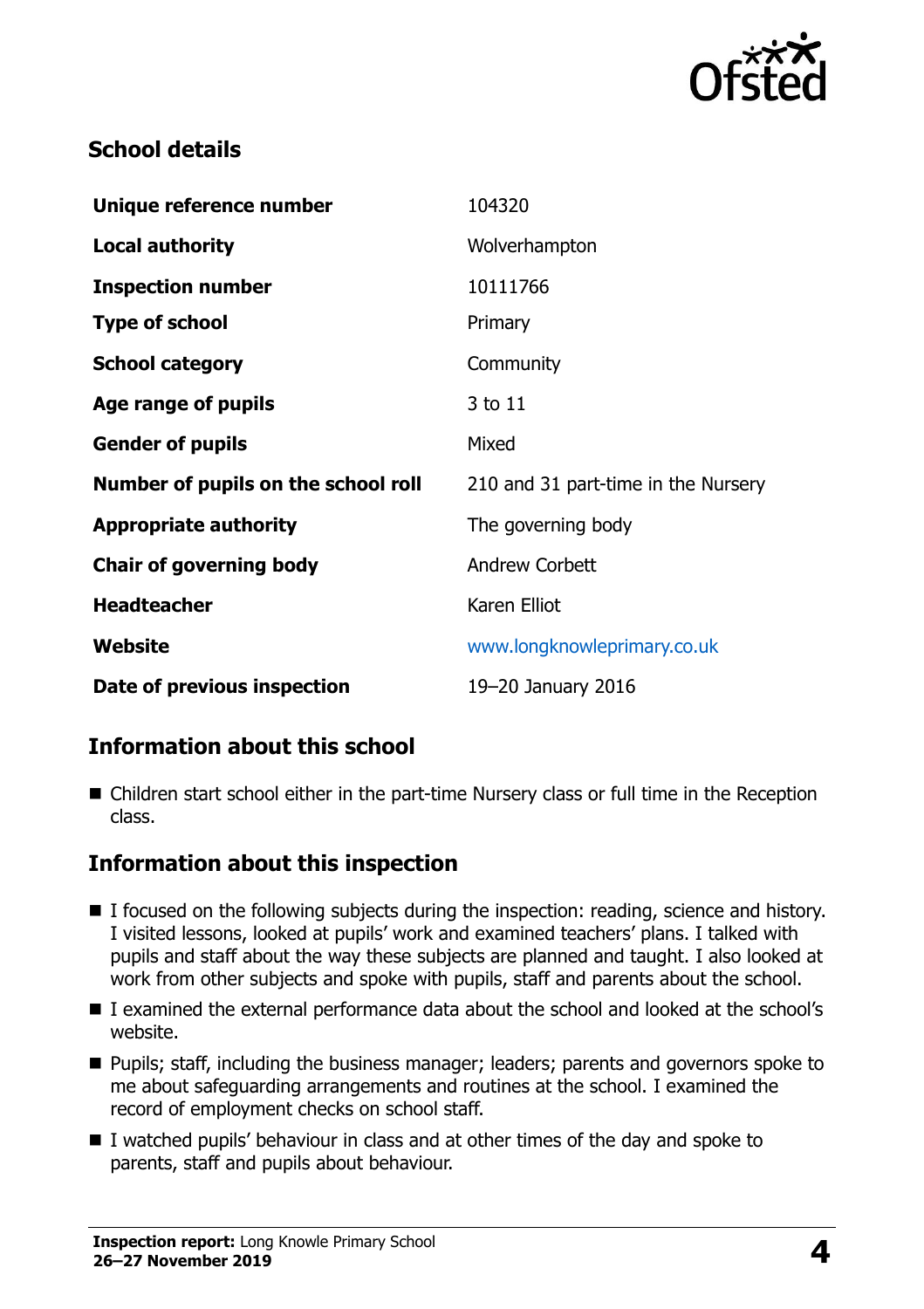

- During the inspection, I had formal meetings with the headteacher, deputy headteacher, the special educational needs coordinator, governors, teachers and pupils. I also talked informally to pupils and parents to gather information about school life.
- By the end of the inspection, there were 32 recent responses to Ofsted's online questionnaire, Parent View. I considered these and looked at the 23 responses to Ofsted's online questionnaire for staff.

#### **Inspection team**

Heather Phillips, lead inspector Her Majesty's Inspector